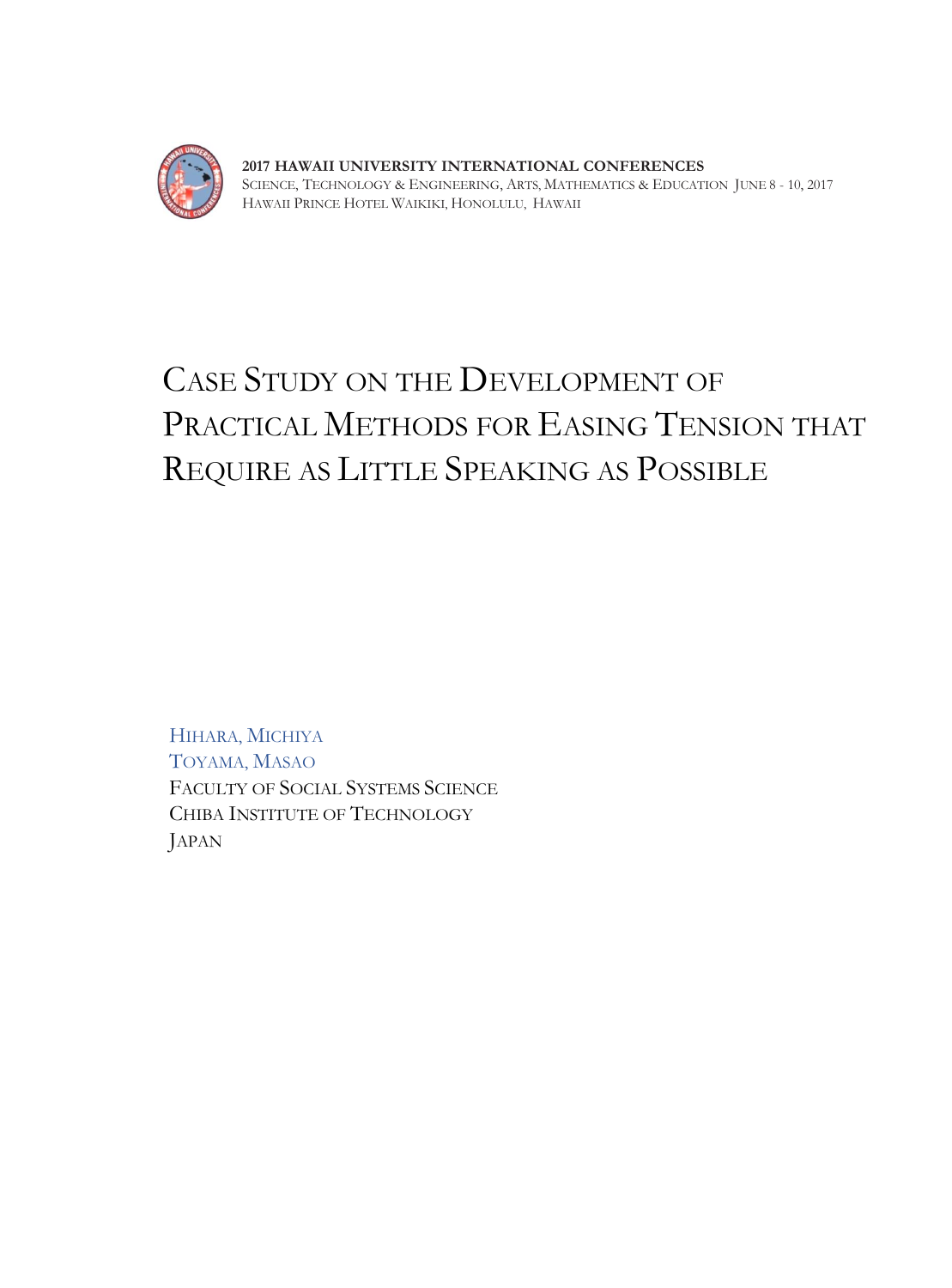## **Case Study on the Development of Practical Methods**

## for Easing Tension that Require as Little Speaking

**a s P o s s i b l e**

Mr. Michiya Hihara and Dr. Masao Toyama

Faculty of Social Systems Science

Chiba Institute of Technology

2-17-1 Tsudanuma, Narashino, Chiba 275-0016, JAPAN